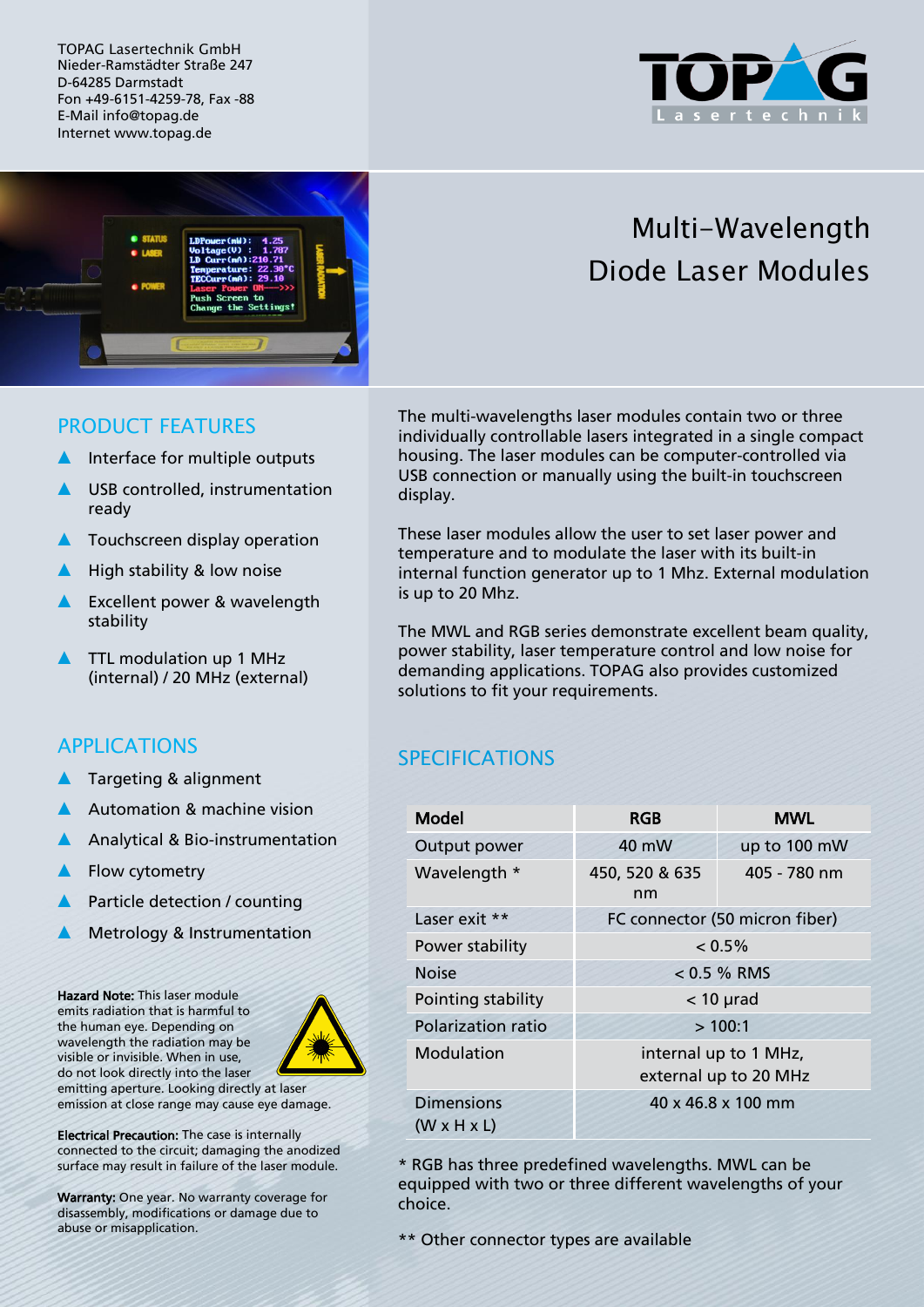TOPAG Lasertechnik GmbH Nieder-Ramstädter Straße 247 D-64285 Darmstadt Fon +49-6151-4259-78, Fax -88 E-Mail info@topag.de Internet www.topag.de



# AVAILABLE WAVELENGTHS AND OUTPUT POWER

| Wavelength (nm) | Power (mW) |  |
|-----------------|------------|--|
| 405             | up to 100  |  |
| 473             | up to 50   |  |
| 488             | up to 50   |  |
| 515             | up to 30   |  |
| 520             | up to 60   |  |
| 525             | up to 50   |  |
| 633             | up to 70   |  |
| 635             | up to 70   |  |
| 637             | up to 50   |  |
| 638             | up to 50   |  |
| 642             | up to 50   |  |
| 660             | up to 100  |  |
| 670             | up to 10   |  |
| 685             | up to 40   |  |
| 705             | up to 30   |  |
| 730             | up to 30   |  |
| 780             | up to 50   |  |

# DIMENSIONS